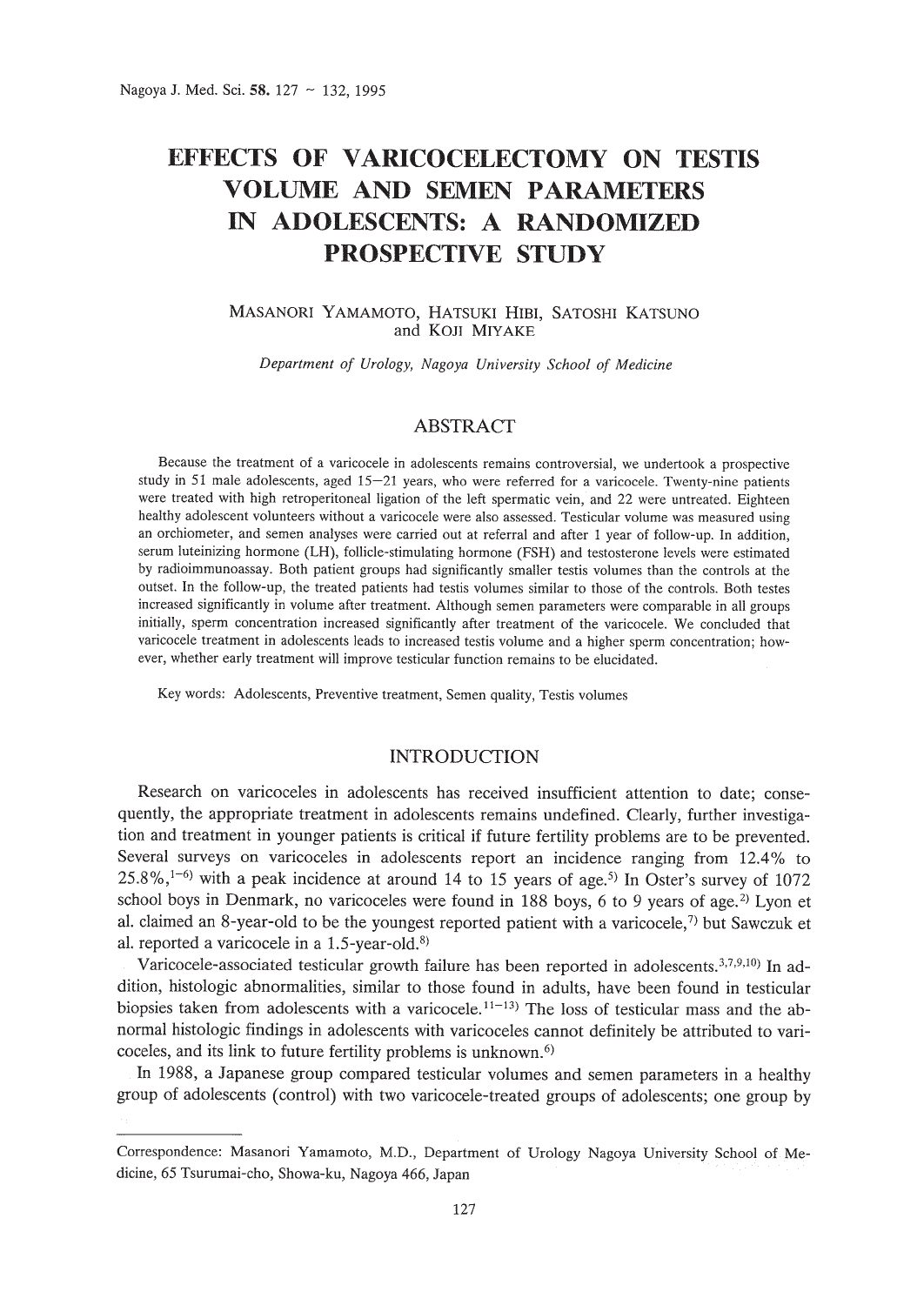varicocelectomy, and the other by conservative medical treatment.<sup>14)</sup> A reversal of testicular growth failure and an increase in semen quality in the surgically corrected group was reported. Although their studies suggest some beneficial effects of a varicocelectomy, these conclusions are based only on information about testis volumes and semen quality before therapy and during the follow-up in treated, untreated and healthy individuals. To gain reliable information about testicular function in young adolescents, an age-matched control group should be conducted simultaneously.

The aim of the present study was to compare testis volumes and semen qualities at intake and after 1 year of follow-up in adolescents in the control, the treated and the non-treated varicocele group.

# MATERIALS AND METHODS

#### Patients

Fifty-seven male varicocele patients, (ages: 15 to 21 years), were evaluated at the Department of Urologys' Andrology Clinic. A group of 18 healthy male adolescents without a varicocele (ages: 14 to 20 years) served as a control group.

A medical history was obtained from all participants, and both groups underwent a physical examination. None of the participants reported previous episodes of cryptorchidism, hydrocele, testicular trauma, or underwent surgery of the urogenital tract. Varicoceles were graded according to Dubin and Amelar<sup>15)</sup> into small (grade I, only palpated during Valsalva's maneuver), moderate (grade II, easily palpated without Valsalva's maneuver), or large (grade III, causing visible bulging of the scrotal skin). Testicular volumes were measured using an orchiometer according to Takihara et al.<sup>16)</sup> The orchiometer was fitted over the stretched anterior scrotal skin excluding the head and the body of the epididymis, while the volume was measured.

Adolescents with a varicocele were assigned into two groups, untreated (Group 1) and treated (Group 2), using a random number table. Varicocele repair was undertaken using a high retroperitoneal ligation of the internal spermatic vein. All participants of the untreated and treated groups, as well as the adolescents without a varicocele (the control group), had the same pretreatment and follow-up examinations including semen analysis. All patients were informed of the nature of the study and were provided with a written description of the protocol.

#### Semen Analysis

Semen samples were collected after a 5-day period of sexual abstinence. Semen was obtained by masturbation during intake and the follow-up. Semen analysis was performed immediately after the ejeculated semen had been liquefield according to standard World Health Organization procedures.<sup>17)</sup> During the investigation, the same laboratory and personnel were used to analyze all semen samples, and the personnel were not informed of the group to which the participants were allocated.

#### Hormone Measurements

Hormone measurements were performed at intake and after 1 year of follow-up. Serum luteinizing hormone (LH), follicle-stimulating hormone (FSH) and testosterone (T) levels were determined in serum samples taken between 8.00 a.m. and 9.00 a.m. Serum LH, FSH and T were measured using a commercially available double-antibody radioimmunoassay (RIA) technique. Normal range for LH, FSH and T were 1.8-5.2 IU/L, 2.9-8.2 IU/L and 270-1070 ng/ dL, respectively.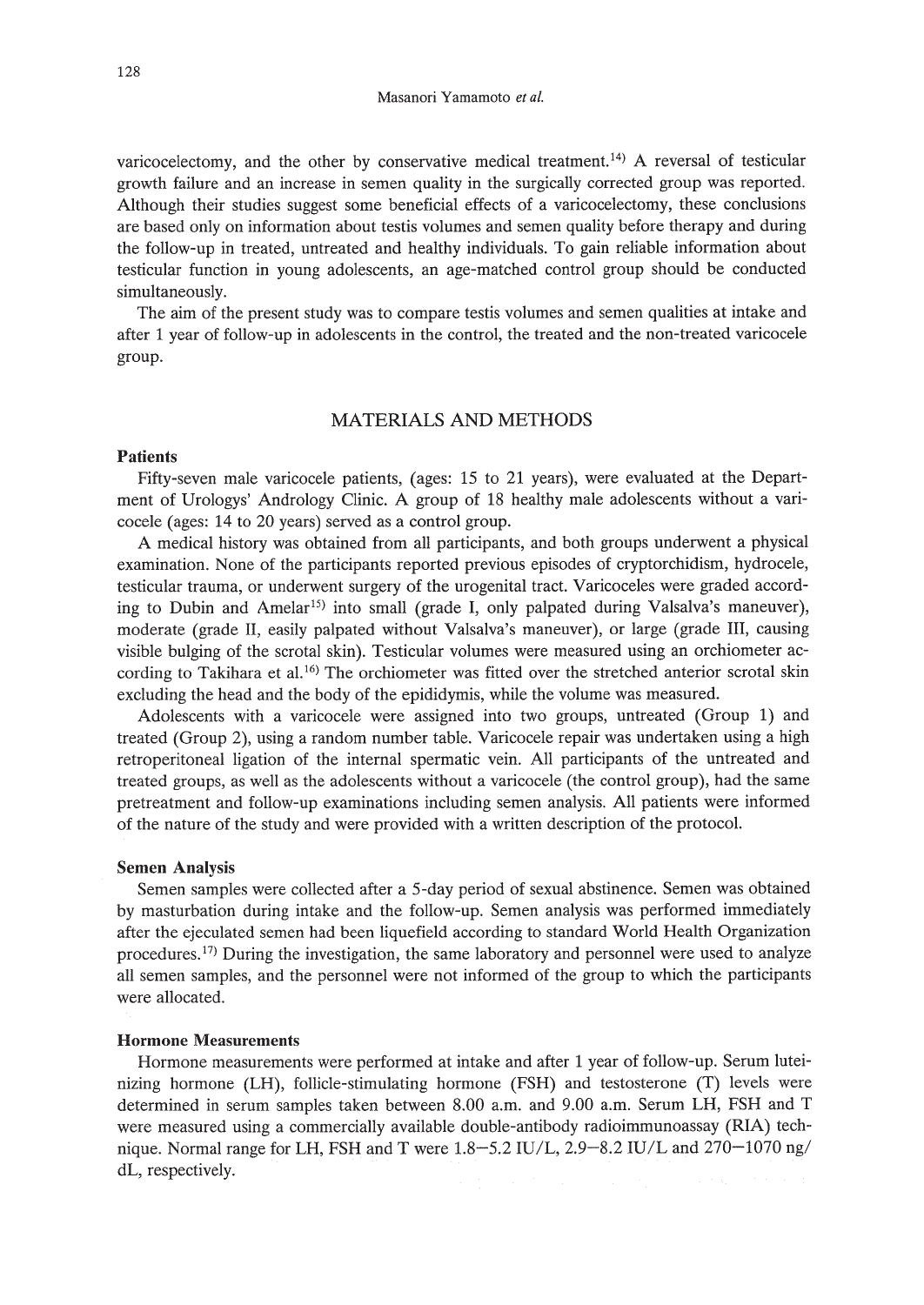#### **Statistical Analysis**

To test whether data were normally distributed, the Kolmogorov-Smirnov test was used. If a normal distribution was present, parametric tests were used; otherwise nonparametric tests were used. Analysis of variance (ANOVA) was used to compare the means of the three different groups at intake and after 1 year of follow-up with regard to testis volumes and semen parameters. The resulting P value, if significant, was further scrutinized using Duncan's multiple range test to determine which groups were significantly different from each other. The Wilcoxon signed rank test was used to compare testis volumes and semen parameters at intake and after 1 year of follow-up within each of the consecutive groups. Statistical significance was considered to be present when the P value was  $\leq 0.05$ . All values were expressed as mean  $\pm$  SD. Statistical analysis was performed using a commercially available software package (Systat Inc., Chicago, IL U.S.A.).

## RESULTS

## **Testis Volume**

Initially, 57 adolescents with a varicocele were randomly assigned to either the untreated group ( $n=28$ ) or to the treated group ( $n=29$ ). The 18 healthy volunteers were assigned to the control group. In the untreated group, 6 participants were excluded in the follow-up. Thus, the final number in the untreated group was 22. The age ranges for the untreated, the treated, and the control group were 15 to 19 (18.4  $\pm$  0.5), 17 to 21 (18.6  $\pm$  1.5), and 14 to 20 years (18.2)  $\pm$  1.5), respectively; the ages were not significantly different. In the untreated group, 8 of 22 (36%) had a grade **1,13** (58%) had a grade II and one (4.5%) had a grade III varicocele. In the treated group, these percentages were  $(12/29)$  42%,  $(16/29)$  55% and  $(1/29)$  3.4%, respectively. The results of the testis volume measurements are summarized in Table 1. The mean left testis volume at intake was significantly smaller in adolescents with a varicocele as compared with the control group ( $p \le 0.03$ ). Although the right testis volume was also smaller in adolescents with a varicocele, this difference was not statistically significant. After the varicocele group had been treated, left testis volumes increased significantly toward volumes comparable with those found in the control group ( $p < 0.002$ ). Although to a lesser extent, the increase in right testis volume within the treated group was also statistically significant ( $p \le 0.05$ ). The left and right testis volumes did not differ significantly at intake and after 1 year of follow-up within the untreated and control groups. After 1 year of follow-up, however, the left testis volume of the treated and control groups were significantly larger than those in the untreated group ( $p < 0.03$ ). Right testis volumes, although smaller in the untreated group, were not significantly different after 1 year of follow-up between the three groups.

|  |  |  | Table 1. Testis Volume of Adolescents With and Without Varicocele. |  |  |  |
|--|--|--|--------------------------------------------------------------------|--|--|--|
|--|--|--|--------------------------------------------------------------------|--|--|--|

| in an I<br>Group            | Untreated $(n=22)$ |                | Treated $(n=29)$ |                  | Controls $(n=18)$ |                |
|-----------------------------|--------------------|----------------|------------------|------------------|-------------------|----------------|
|                             | Intake             | Follow-up      | Intake           | Follow-up        | Intake            | Follow-up      |
| Left Testis<br>(ml)         | $21.0 \pm 5.2$     | $21.5 + 3.8$   | $21.0 \pm 5.2$   | $25.2 + 4.8*$    | $24.6 + 4.2$      | $24.9 \pm 3.9$ |
| <b>Right Testis</b><br>(ml) | $22.5 \pm 5.6$     | $23.1 \pm 4.2$ | $22.8 \pm 4.9$   | $24.8 \pm 4.9^*$ | $25.2 \pm 5.9$    | $25.6 \pm 3.6$ |

 $*$ p < 0.002,  $*$ p < 0.05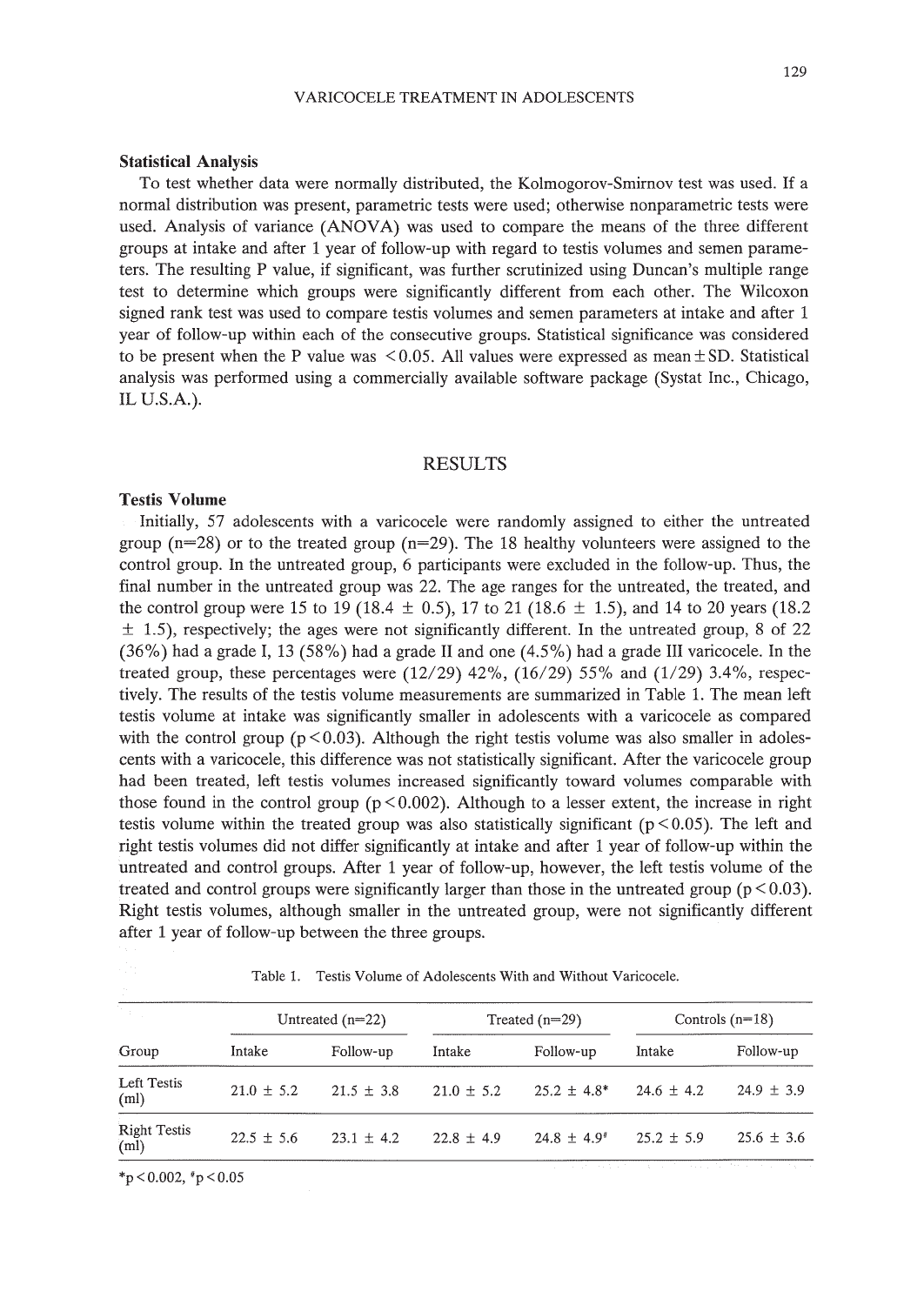#### Masanori Yamamoto *et at.*

## **Semen Analysis**

Statistical analysis was performed on the data of the first semen sample collected during intake as well as during thefollow-up period. The results of the semen analysis are summarized in Table 2. No statistically significant differences were observed between the three groups in the initially collected samples. **In** the treated group, a significant increase in the sperm concentration was observed ( $p \le 0.002$ ). After 1 year of follow-up, the sperm concentration in the treated group was significantly higher than that in the untreated and control groups ( $p \le 0.002$ ). All other semen parameters did not differ significantly either within or between groups at intake or during the follow-up period.

| Group    | Untreated $(n=22)$ |                 | Treated $(n=29)$ |                   | Controls $(n=18)$ |                 |
|----------|--------------------|-----------------|------------------|-------------------|-------------------|-----------------|
|          | Intake             | Follow-up       | Intake           | Follow-up         | Intake            | Follow-up       |
| $Conc.*$ | $49.2 \pm 32.1$    | $46.3 \pm 28.1$ | $50.5 \pm 28.1$  | $73.9 \pm 31.2^*$ | $50.2 \pm 15.6$   | $53.1 \pm 28.2$ |

Motile 53.1 ± 15.2 54.5 ± 16.2 52.1 ± 16.8 57.3 ± 18.2 53.5 ± 14.2 54.5 ± 15.8<br>Sperm (%)

Normal 60.1 ± 13.8 61.2 ± 14.2 60.1 ± 14.2 58.2 ± 15.6 59.1 ± 15.8 58.9 ± 18.2

Table 2. Semen Parameters in Adolescents With and Without Varicocele.

\*Sperm concentration  $(\times 10^6/\text{ml})$ 

 $p$  < 0.002

#### **Hormone Measurement**

All serum hormone levels of LH, FSH and T measured at intake and after 1 year of followup were within the normal range in both adolescents with and without a varicocele.

## DISCUSSION

**In** the present prospective randomized study, a significant left testicular growth failure was found in adolescents demonstrating a left-sided varicocele as compared with an age-matched group of healthy adolescents without a varicocele. Although to a lesser extent, a similar growth retardation of the right testis was observed. Similar testicular growth failure has been reported by several authors.<sup> $7-9$ </sup>)

Within 1 year after treatment, the left testis volume significantly increased to an extent comparable with the value found in the healthy volunteers without a varicocele. Although not significant, a similar tendency in the right testis volume could be observed in treated adolescents. Testis volumes of untreated varicocele patients remained at the same level during the 1 year of follow-up.

Though previously unappreciated, it is clear that a varicocele in adolescents is not a rare entity; therefore, it is imperative to establish its physiologic significance. Lipshultz and Corriere indicated that the presence of the varicocele was associated with a loss of testicular mass, which appeared progressive with age.<sup>18)</sup> Their report first raised the question whether earlier ligation would arrest this process. Lyon and his associates also reported progressive testicular volume loss in adolescents with a varicocele.<sup>7)</sup>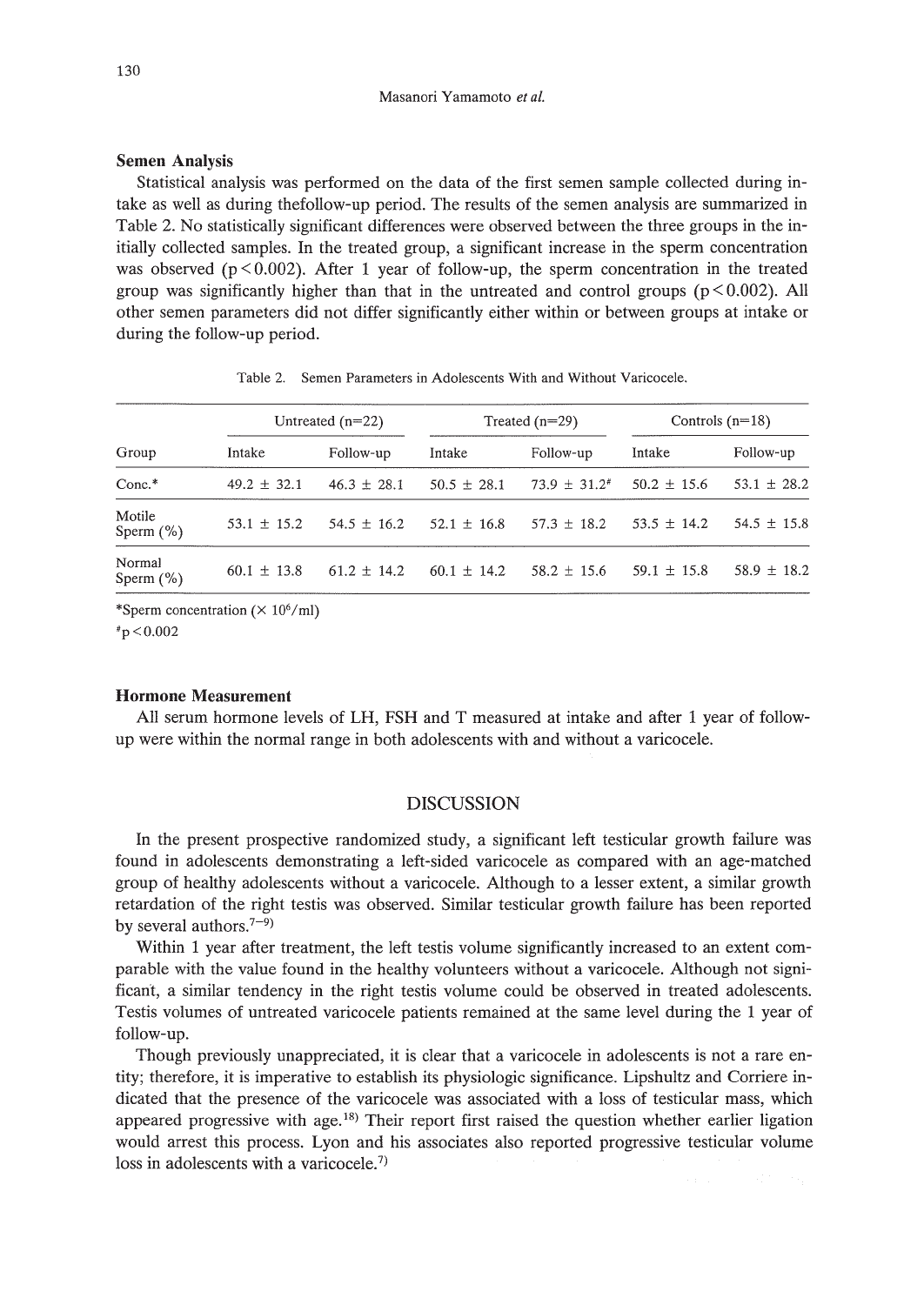Testicular biopsies in peripubertal children with a varicocele have demonstrated similar damage, as seen in adults. Heinz et al. indicated that testicular histology was already abnormal in 12 year-old boys; more severe histologic abnormalities were seen in older adolescents.!!) Pozza and associates examined adolescents with varicoceles, and reported a 74% incidence of testicular atrophy and a 90% incidence of abnormal histology.19) Thus, histologic damage occurs early in pubertal development and appears to be progressive with time.

Most authors discuss testicular atrophy secondary to a varicocele; however, some have suggested that the varicocele-associated testicle seen in pubescence may be suffering from growth retardation.<sup>7,9)</sup> This concept was suggested by Kass and Belman, who demonstrated a significant increase in testicular volume after a varicocelectomy in adolescents (ages:  $11-19$ ), which they referred to as "catch-up" growth.<sup>9)</sup> Although no assessment of spermatogenesis was undertaken in their study, the reversal in growth retardation would indicate that the removal of a noxious stimulus results in improved testicular development. "Catch-up" growth of testes after varicocele treatment has been described by other authors.<sup>7,12)</sup>

Sperm concentration did not change in the untreated and control subjects, but significantly increased in the treated group in our present study. The other sperm parameters did not change in the treated, the untreated, or the control groups. If the increase in either testis volume or sperm concentration is to be explained by late pubertal changes in testicular function, similar tendencies should be observed in the untreated and control subjects. Both the increase of testis volume and sperm concentration after treatment cannot be explained by developmental changes in testicular function; apparently, they are a real phenomena caused by varicocele treatment. It is speculated that a varicocele initially has a negative influence on the differentiation of the spermatogenic epithelium not yet accompanied by testicular growth failure. Later on, the proliferation of the spermatogenic epithelium is also compromised, resulting in left testicular growth failure. Varicocele treatment reverses this proliferation and results in catch-up growth. Subsequently, spermatogenic differentiation improves and sperm output increases. Our findings indicate that a varicocelectomy results in either the cessation of a progressive effect or the reversal of an established effect. Our controlled study appears to be constant with findings of others who have reported progressive deterioration of semen parameters in patients with untreated varicoceles. 20,21)

The ultimate goal of treatment of the pediatric varicocele is preservation of fertility. Existing studies do not enable us to predict which boys with varicoceles and loss of testicular volume will have impaired spermatogenesis and, ultimately, infertility. It is important to recognize that most men with varicoceles have normal fertility; only 13% of men with varicoceles will be infertile.<sup>6)</sup> The uncertainty about the benefits in terms of future fertility and risk of recurrence or surgical complications has led most surgeons to adopt the position that the pediatric varicocele should be left untreated unless there is significant testicular asymmetry (the left testis smaller than the right by 5 mm or more) or retarded testicular growth documented on serial examination.<sup>9)</sup> Testicular growth retardation indicating a potentially significant physiologic lesion is the only objective parameter available in this population. An additional indication for surgical intervention is a massive varicocele that is either symptomatic or disfiguring. It is less clear whether repair is indicated for an asymptomatic grade 2 or 3 varicocele with no reduction in testicular mass.

In conclusion, treatment of a varicocele in adolescents leads to increased testis volume and a higher sperm concentration; however, whether early treatment will improve testicular function remains to be elucidated. Analysis of results after a longer period of follow-up might eventually allow us to draw more definite conclusions regarding this issue.